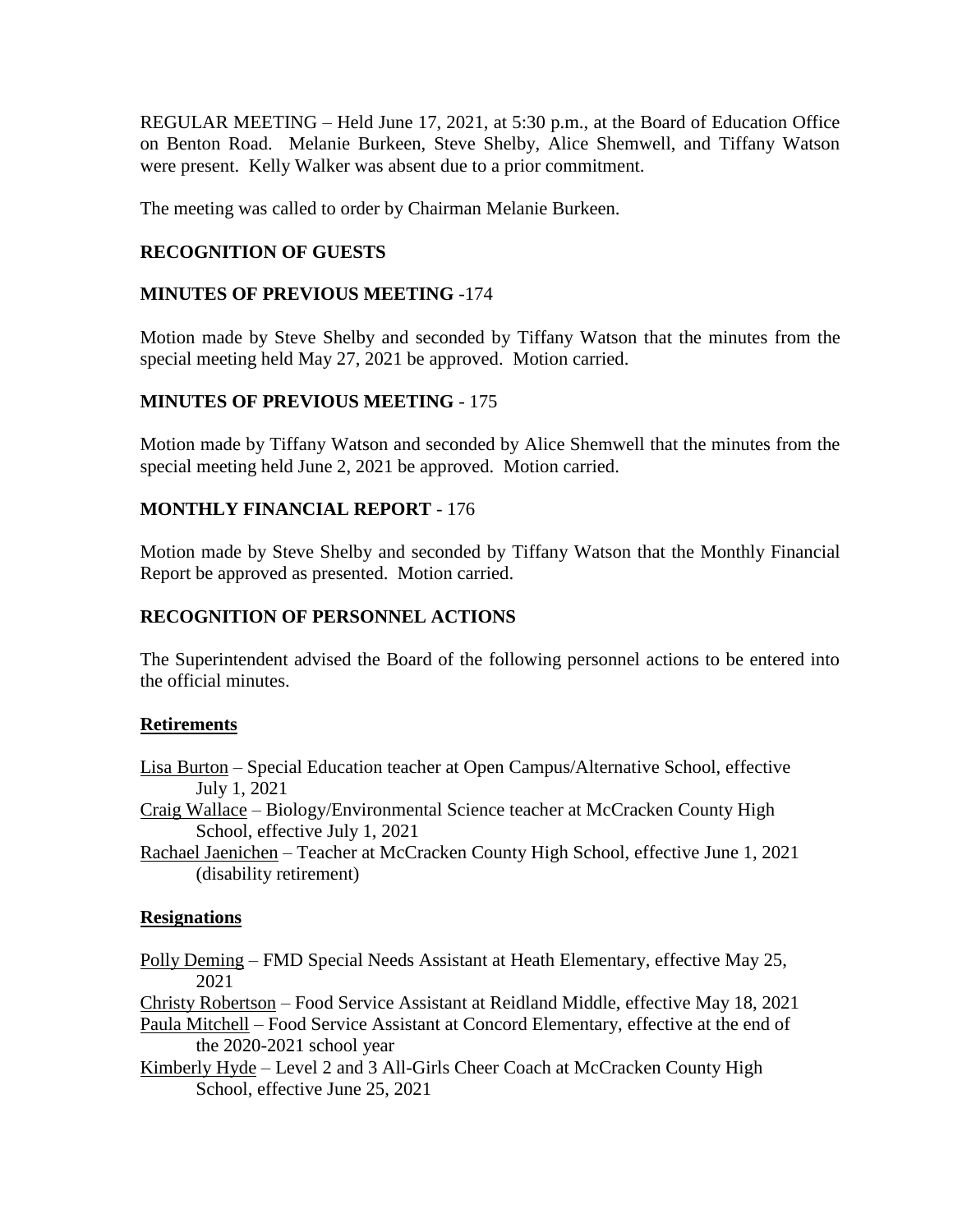### **Resignations cont'd**

Keri Barlow – Classified SLP, Substitute Teacher, Certified Tutor at Reidland Elementary, effective July 8, 2021

# **Transfers**

- April Bynum From  $3<sup>rd</sup>$  Grade teacher at Reidland Elementary to COVID Educational Recovery Specialist at Reidland Elementary, effective August 2, 2021
- Molly Matney From Kindergarten Instructional Assistant at Concord Elementary to Elementary teacher at Hendron Lone Oak Elementary, effective August 2, 2021
- <u>Jared Henson</u> From  $21^{st}$  CCLC Site Coordinator at Heath Middle (220 days/7.25 hrs) to 21<sup>st</sup> CCLC Site Coordinator (220 days/8 hrs), effective May 20, 2021
- Wesley Brown From 21<sup>st</sup> CCLC Site Coordinator at Reidland Middle to Districtwide Floating Custodian (225 days/8 hr days), effective May 19, 2021

# **Appointments**

- Emily Leidecker Elementary teacher at Reidland Elementary, effective August 2, 2021 at a salary commensurate with the teacher salary schedule
- Sara Leonard EBD/LBD Special Education teacher at Lone Oak Intermediate, effective August 2, 2021 at a salary commensurate with the teacher salary schedule
- Emily Parker Performing Arts/Drama Teacher at Lone Oak Middle, effective August 2, 2021 at a salary commensurate with the teacher salary schedule
- Brandi Rogers Family Resource Center Coordinator II at Reidland Elementary, effective July 1, 2021 at a salary commensurate with the set rate for the position
- Amber Davis Behavior/Academics Instructional Assistant at Reidland Intermediate, effective August 2, 2021 at a salary commensurate with the instructional assistant salary schedule
- Isaac Whitley Custodian at Lone Oak Intermediate, effective July 1, 2021 at a salary commensurate with the custodian salary schedule
- Valerie Jacobs Bus Monitor, effective July 1, 2021 at a salary commensurate with the bus monitor salary schedule
- Johnna Hite ESS Coordinator at Heath Elementary, effective May 19, 2021 at a salary commensurate with the increment salary schedule
- Certified Tutors Terrell Harper, Leslie Wright, Stephanie Hinz, Michelle Wooten, Alexia Brinly, Kelly Rottman, Matthew Buchanan, Robert Trefil, Holly Hall (MCHS); Benjamin Moss, Samantha Mitchell, Lyndsey Howard, Eric Burnett, Kathryn Murphy, Sean Murphy, Cathy McAlister, Dawn Evans, Lucretia Ramage, Lyndsey Howard Kenneth Lang, Alan Sullivan, Elaine Farris, Rosana Anderson, Chad Hawes, Melissa Walker (Lone Oak Middle); Madison Penrod, Christina Hall, Georgann Ingram, Sara Leonard, Robert Foster, Diana McGill, Jamie Riffe, Laura Smith, Masherra Herndon, Mark Cope (Lone Oak Intermediate); Randall Gill, Algie Dobbins, Kelley Ray, Melissa Bogle, Matt Shelton, Mitch Kimball, Klara Stamper, Jennifer Shidal, Meleah Nelson, Mary Bowden (MCHS)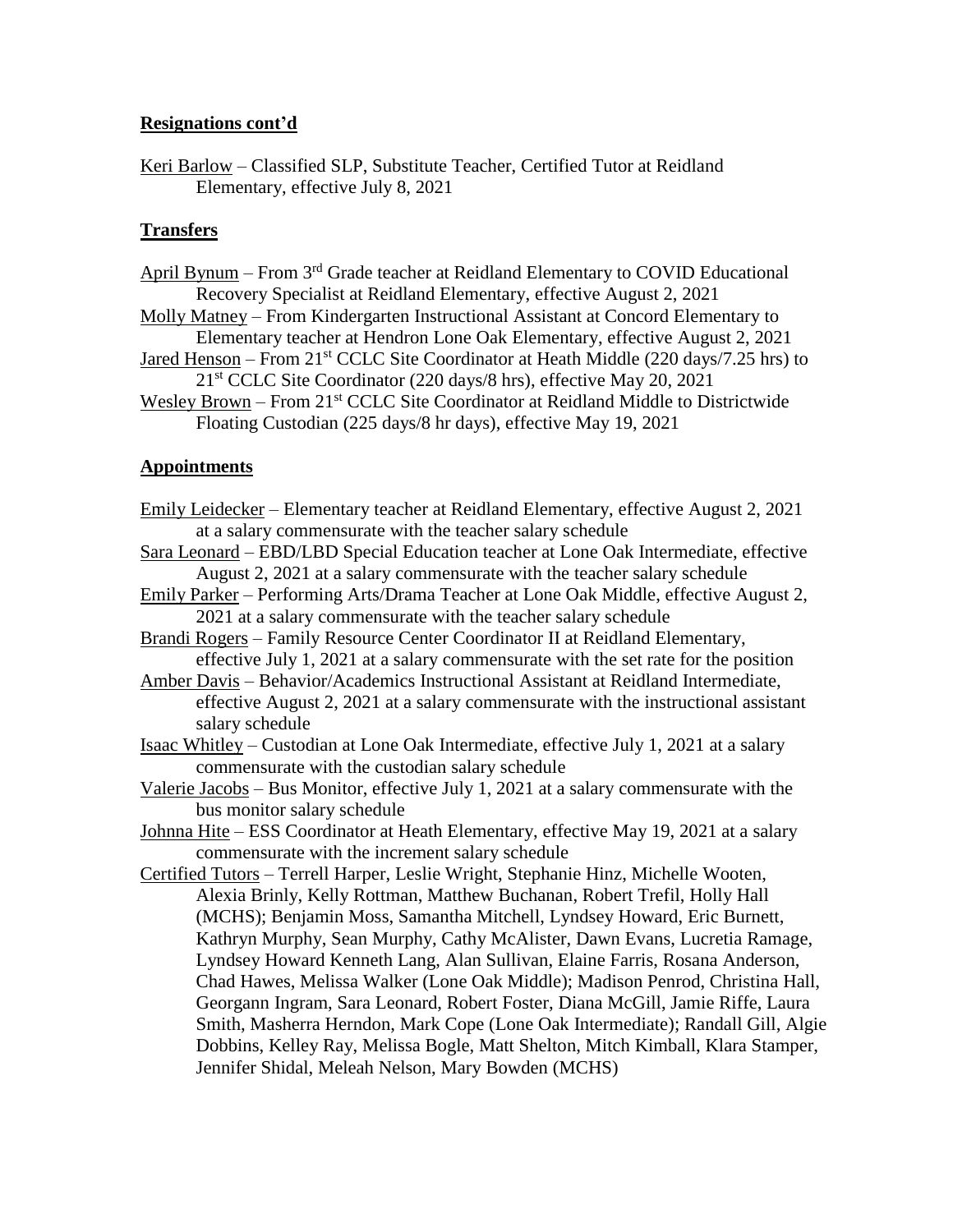# **Appointments cont'd**

| Classified Tutors - Katherine Tilley (Lone Oak Intermediate); Addalyn Hulen (Reidland<br>Elementary) |  |  |  |  |
|------------------------------------------------------------------------------------------------------|--|--|--|--|
| 21st Century Program Certified Teacher - Crystal Courtney (Heath Elementary)                         |  |  |  |  |
| $21st$ CCLC Certified Tutor – Signe Clayton (Lone Oak Middle)                                        |  |  |  |  |
| Little Acorns Daycare Workers - Melissa Reed, Lauren Holland (Lone Oak Elementary)                   |  |  |  |  |
| Student Workers - Ava Croley, McKenzie Guess (Reidland Elementary)                                   |  |  |  |  |
| Summer Little Acorns Child Care Worker - Sydnie Midyett (Lone Oak Elementary)                        |  |  |  |  |
| Summer Enrichment Coordinator (stipend) - Jessie Madding (Lone Oak Middle)                           |  |  |  |  |
| Summer Classified Tutors - Loren Sutton, McKinlie Smallwood (Hendron Lone Oak                        |  |  |  |  |
| Elementary); Roianne Johnson (Lone Oak Intermediate); Taylor Follis, Kati                            |  |  |  |  |
| Newsome (Heath Middle);                                                                              |  |  |  |  |
| Summer Program Teachers - Amanda Hammonds, Chad Davidson, Matthew Hooks,                             |  |  |  |  |
| Ashley Green (Lone Oak Elementary)                                                                   |  |  |  |  |
| Summer Program – Classified – Holly Evans, Tracy Taylor (Lone Oak Elementary)                        |  |  |  |  |
| Summer Certified Tutors - Blake Bradley, Scott Dossett, Brian Schooley, Christy                      |  |  |  |  |
| Cadwell, Steven Woods, Erica Parrott, Jason Allard, Jill Vessels, Brittany                           |  |  |  |  |
| Wentworth, Brandy Roberts, Leah Taylor, Katherine McSparin, Michele Schooley,                        |  |  |  |  |
| Britt Ross, Christopher Lacey, Amy White, Spencer Sullivan, Patricia Buchanan                        |  |  |  |  |
| (Heath Middle); Katherine Hagan, Andrea Tyler, Ashlea Barde (Hendron Lone Oak                        |  |  |  |  |
| Elementary); Jo Beth "Jody" Helm, Dana Wilson, James Davis (Concord Elementary)                      |  |  |  |  |
| Summer Adult Child Care Workers - Madison Mitchell, Lily Moore (Concord                              |  |  |  |  |
| Elementary)                                                                                          |  |  |  |  |
| Summer Student Child Care Worker - Mallory Adams (Concord Elementary)                                |  |  |  |  |
| Summer Camp Pirates in Space Certified Tutors - Jennifer Solomon, Wesley Robinson,                   |  |  |  |  |
| Crystal Courtney, Sarah Grace, Tracey Wright, Shelby Smith (Heath Elementary)                        |  |  |  |  |
| Summer Camp Pirates in Space Classified Tutors - Madison Cooper, Natalie Record                      |  |  |  |  |
| (Heath Elementary)                                                                                   |  |  |  |  |
| Summer Camp Pirates in Space Student Workers - Caroline Wright, Belle York (Heath                    |  |  |  |  |
| Elementary)                                                                                          |  |  |  |  |
| Substitute Food Service Assistant (2020-2021) - Alisha Winters                                       |  |  |  |  |
| Substitute Food Service Assistant (2021-2022) – Christy Robertson                                    |  |  |  |  |
| Substitute Bus Driver (2021-2022) - Shaquita Garrett                                                 |  |  |  |  |
| Substitute Teachers (2020-2021) - Terrell Harper, Tracey Wright                                      |  |  |  |  |
| Substitute Teachers (2021-2022) - Crystal Jackson, Madison Penrod, Christina Hall,                   |  |  |  |  |
| Shelby Smith, Ashlea Barde, Ashley Green                                                             |  |  |  |  |
|                                                                                                      |  |  |  |  |

# **INSTRUCTION REPORT**

The Instruction Report was presented.

# **SUPERINTENDENT REPORT**

The Superintendent presented a report on district activities.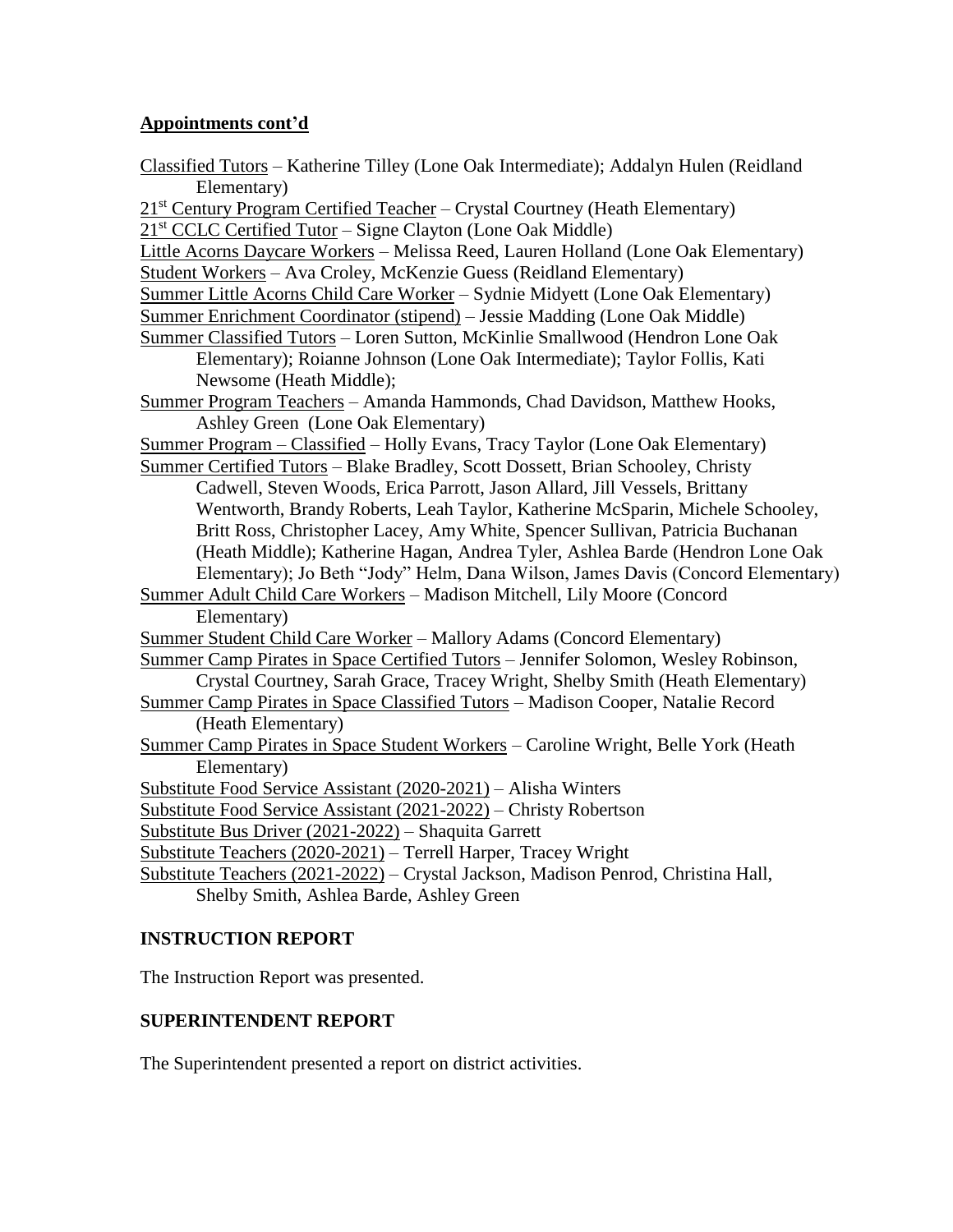# **BOARD OF EDUCATION REPORT**

No report was presented.

### **CONSENT AGENDA** - 177

Motion made by Tiffany Watson and seconded by Alice Shemwell that items listed on the Consent Agenda be approved. Motion carried.

Approval of the Submission of a School Violence Prevention Program (SVPP) Grant

Approved the submission of a SVPP grant.

Approval of the Submission of a \$25,000 State Farm Neighborhood Assist Grant

Approved the submission of a State Farm Neighborhood Assist Grant for Reidland Middle.

Approval of the Submission of Dollar General Youth Literacy Grants

Approved the submission of Dollar General Youth Literacy grants.

Approval of the Receipt of a \$50,000 SEL in Action Grant

Approved the receipt of a SEL in Action grant.

Approval of the Receipt of a \$25,000 Equipment Assistance Grant on behalf of Hendron Lone Oak Elementary School Food Service

Approved the receipt of an Equipment Assistance grant for Hendron Lone Oak Elementary School Food Service.

Approval of Contractual Agreement with KDE for Implementation of 21<sup>st</sup> Century Programs

Approved the contract between McCracken County Public Schools and Kentucky Department of Education.

Letter of Agreement with Western Governors University

Approved the Letter of Agreement with Western Governors University for student teachers.

Memorandum of Agreement between MCPS and Baptist Health Paducah

Approved the Memorandum of Agreement with Baptist Health Paducah and McCracken County Public Schools allowing Baptist Health Paducah to maintain virtual care within each school through June 2022.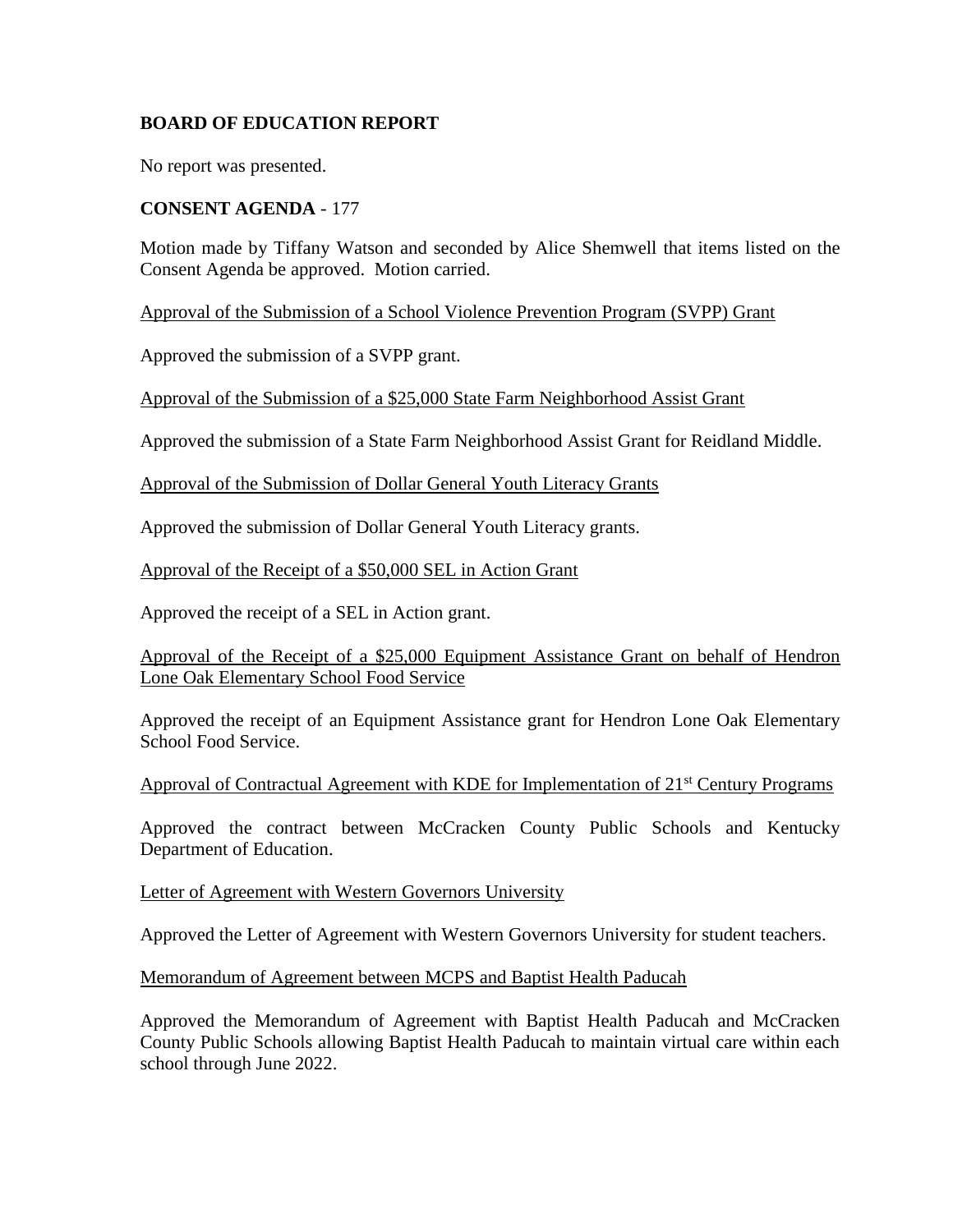2021-2022 Memorandum of Agreement with Kentucky Educational Collaborative for State Agency Children (KECSAC)

Approved the Memorandum of Agreement with Kentucky Educational Collaborative for State Agency Children (KECSAC).

Education Agreement with the University of Kentucky

Approved the Education Agreement with the University of Kentucky for students enrolled in the College of Social Work to gain clinical experience and internships.

Contract between McCracken County Public Schools and WasteX

Approved the contract with WasteX for medical waste and sharps disposal.

Contract between Hendron Lone Oak Elementary and Lifetouch

Approved the contract between Hendron Lone Oak Elementary and Lifetouch for fall and spring student pictures.

### Edgenuity

Approved the purchase of the online curriculum platform Edgenuity for students in Grades 6- 12.

### McCracken County Public Schools Trauma-Informed Plan

Approved the Trauma-Informed Plan pursuant to KRS 158.4416.

Declaration of District Surplus Property and Permission to Accept Sealed Bids

Approved the Declaration of District Surplus Property and permission to accept sealed bids, as presented and listed for disposal at public offering.

Middle School Athletic Allocation for 2021-2022

Approved the Middle School Athletic Allocation of \$32,000 for the 2021-2022 school year.

Request Approval of School Security Funds for FY21

Approved the School Security Funds for FY21.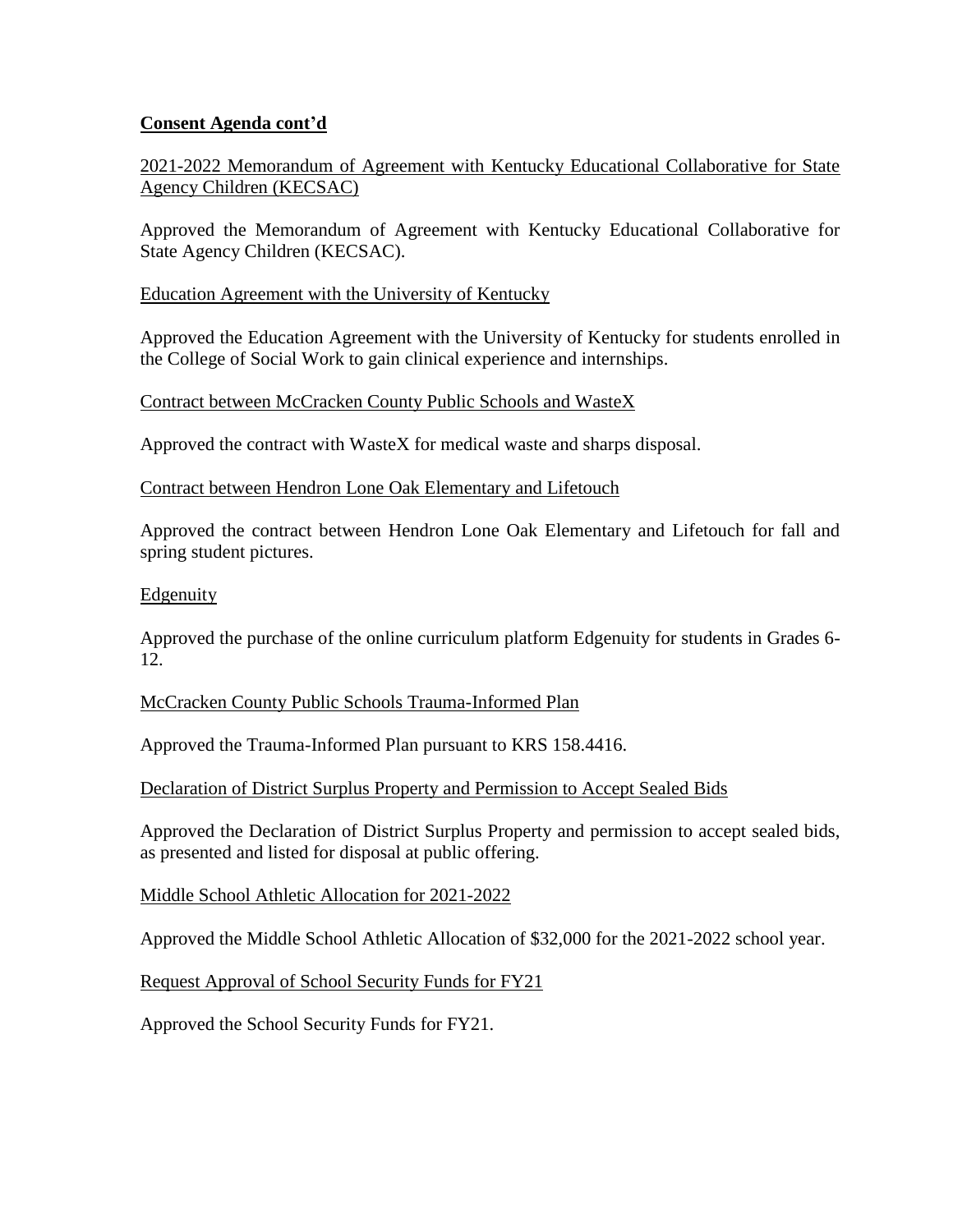Request Approval of District Funding Assurances

Approved the comprehensive District Funding Assurances.

Restriction of Unreserved Fund Balance for Site Based Budgets

Approved the unexpended site based funds to be carried forward into next fiscal year.

Report of Donations to Schools

Approved the report of donations made to schools during the 2021-2022 school year.

Credit Application

Approved the credit applications, as presented.

Treasurer's Fidelity Bond

Approved the Treasurer's fidelity bond for the 2021-2022 school year.

McCracken County Employee Handbook, 2021-22

Approved the revised McCracken County Employee Handbook, as presented.

McCracken County Coaches Handbook, 2021-22

Approved the revised McCracken County Coaches Handbook, as presented.

McCracken County Substitute Teacher Handbook, 2021-22

Approved the revised McCracken County Substitute Teacher Handbook, as presented.

Approval of Custodial Supplies Bid

Approved the custodial supplies bid for Supply Solutions for 2021-2022.

Approval of 2021-22 Bell Schedules

Approved the revised bell schedule for the 2021-2022 school year.

Terminate KSBA Contract for Medicaid Training and Billing Services

Approved terminating the contract with KSBA for Medicaid training and billing services.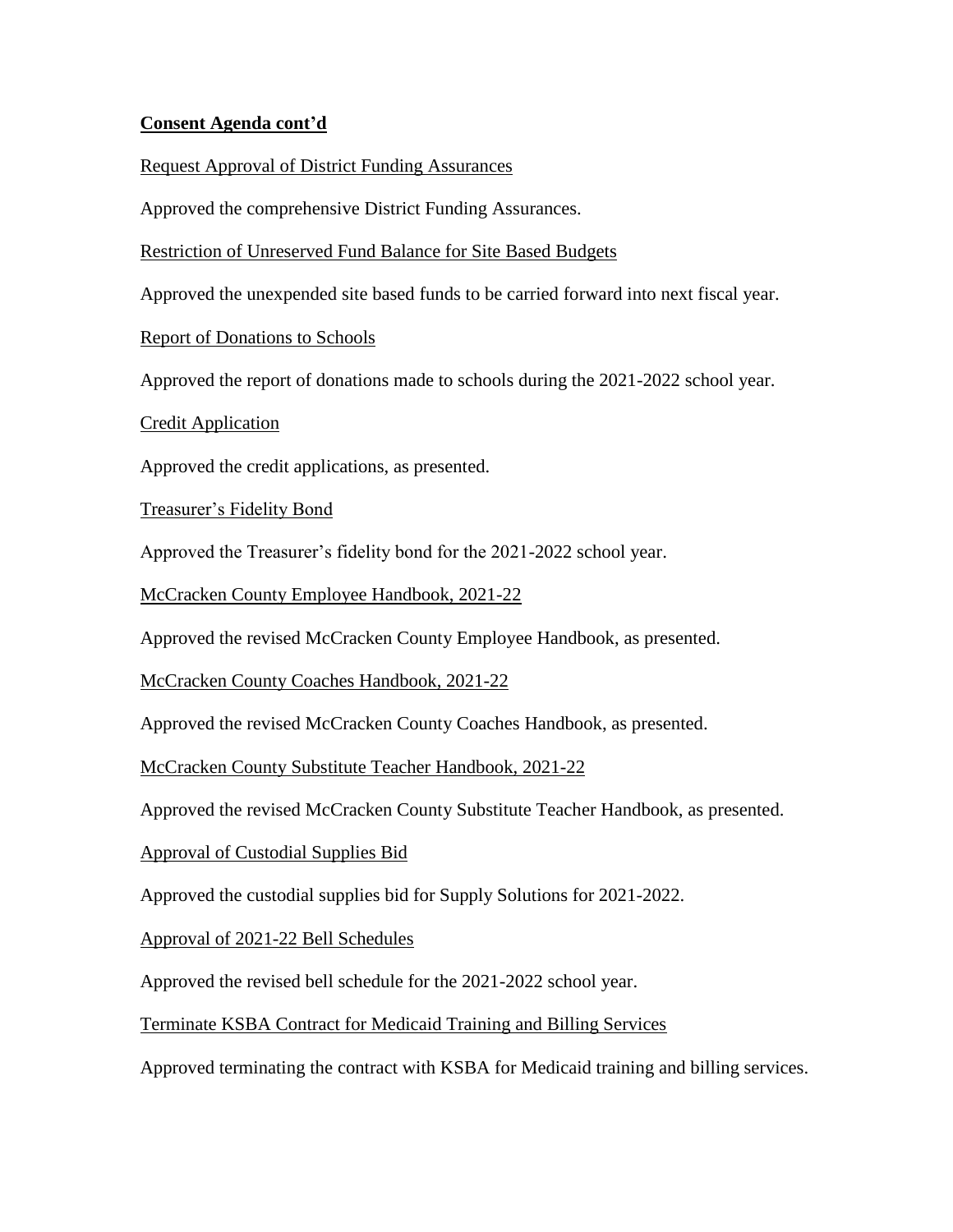### InfoHandler Contract for Medicaid Training and Billing Services

Approved the contract with InfoHandler, a third party billing service, for Medicaid training and billing services.

#### McCracken County High School Athletic Contest(s) Contracts

Approved the contracts for various athletic events on behalf of McCracken County High School, as presented.

### Secretary to McCracken County Board of Education July 1, 2021 thru June 30, 2022

Approved appointing Sally J. Willett to serve as Secretary to the Board for the period July 1, 2021 thru June 30, 2022.

#### Treasurer to McCracken County Board of Education, July 1, 2021 – June 30, 2022

Approved naming Johnna DeJarnett to serve as Treasurer to the Board from July 1, 2021 through June 30, 2022.

#### Superintendent and Treasurer Financial Report

Reported on the monthly expenses from the Superintendent's and Treasurer's budgets.

#### Educational Field Trips

Approved the educational field trips as listed.

| <b>SCHOOL</b>  | <b>ORGANIZATION</b>       | <b>DESTINATION</b> | <b>DATES</b>    |
|----------------|---------------------------|--------------------|-----------------|
| <b>MCHS</b>    | <b>Boys Basketball</b>    | Louisville, KY     | $6/18 - 6/20$   |
| <b>MCHS</b>    | <b>Girls Basketball</b>   | Bowling Green, KY  | 6/19            |
| <b>MCHS</b>    | <b>Boys Soccer</b>        | Evansville, IN     | 6/19            |
| <b>MCHS</b>    | <b>Girls Basketball</b>   | Lexington, KY      | $6/21 - 6/23$   |
| <b>MCHS</b>    | Dance Team                | St. Louis, MO      | $7/20 - 7/23$   |
| <b>MCHS</b>    | <b>Boys Soccer</b>        | Evansville, IN     | 8/12            |
| <b>MCHS</b>    | <b>Girls Basketball</b>   | Mt. Washington, KY | $12/19 - 12/22$ |
| PRIOR APPROVAL |                           |                    |                 |
| <b>SCHOOL</b>  | <b>ORGANIZATION</b>       | <b>DESTINATION</b> | <b>DATES</b>    |
| <b>MCHS</b>    | <b>Project Graduation</b> | Santa Claus, IN    | 5/24            |
| <b>MCHS</b>    | Tennis                    | Lexington, KY      | $5/31 - 6/3$    |
| <b>MCHS</b>    | <b>Boys Basketball</b>    | Evansville, IN     | $6/2 - 6/3$     |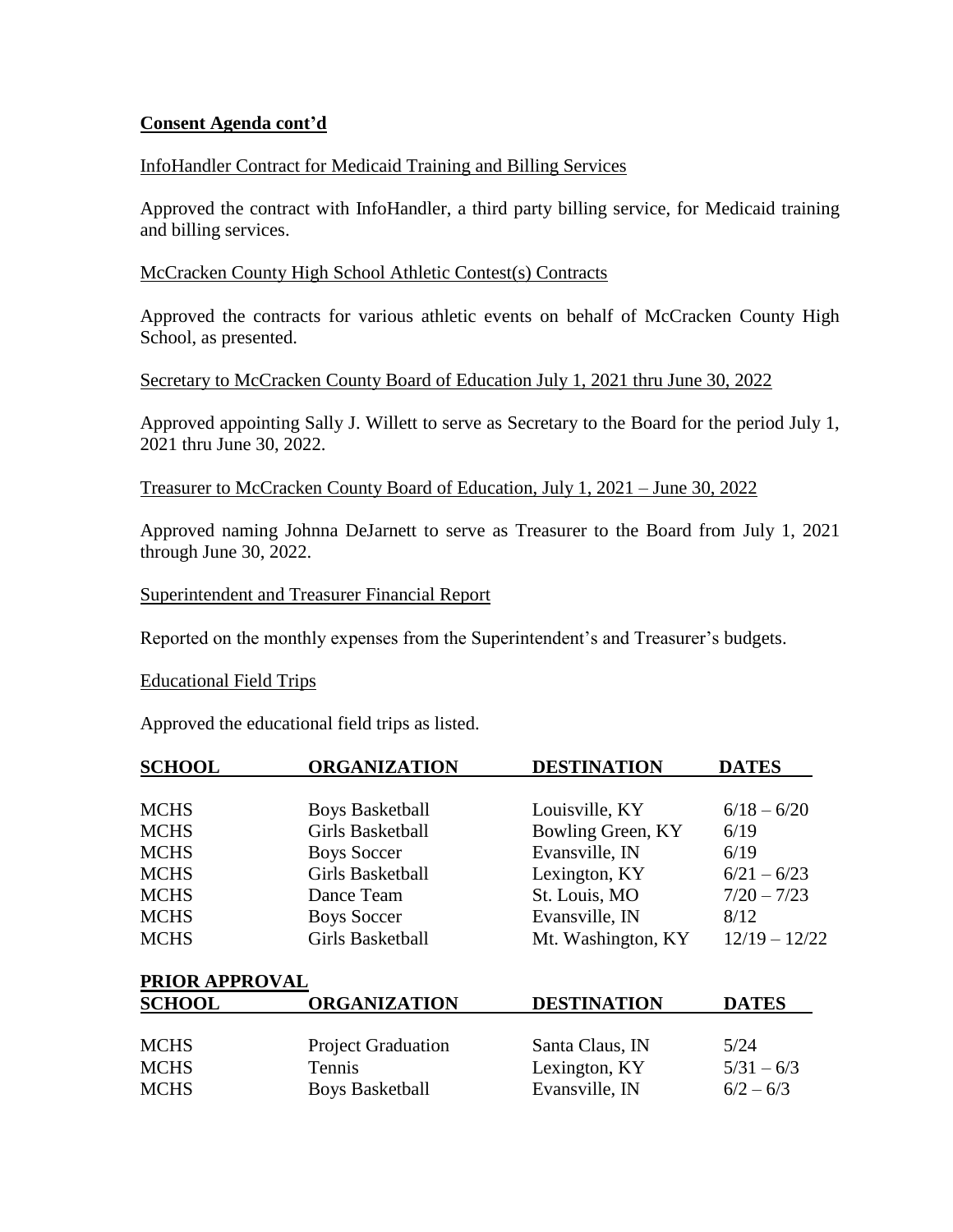#### Leave of Absence

Approved the following leaves of absence:

- Rachel Wright maternity leave of absence, effective September 15, 2021 and extending for a period of twelve weeks
- John Blewett extension of medical leave of absence, extending through July 15, 2021
- Kris O'Shaughnessy extension of medical leave of absence, extending through June 30, 2021
- Courtney Jones maternity leave of absence, effective July 27, 2021 and extending for a period of twelve weeks
- Lauren Williams medical leave of absence, effective April 13, 2021 and extending through May 12, 2021
- Allen Thompson intermittent leave of absence, effective April 30, 2021 and extending until such time as he is released to return to work
- Tina Hayes medical leave of absence, effective May 17, 2021 and extending until such time as she is released to return to work
- Angela Harding medical leave of absence, effective May 13, 2021 and extending through May 31, 2021
- Deborah Mangrum medical leave of absence (Workers' Comp), effective May 7, 2021 and extending until such time as she is released to return to work
- Destiney Adams medical leave of absence, effective May 20, 2021 and extending until such time as she is released to return to work
- Lola Giltner extension of medical leave of absence, effective through July 1, 2021
- Johnna Young extension of medical leave of absence, effective through August 27, 2021

# **2021-2022 SALARY SCHEDULES FOR CERTIFIED AND CLASSIFIED PERSONNEL** – 178

Motion made by Steve Shelby and seconded by Tiffany Watson to approve the proposed salary schedules for certified and classified staff for 2021-2022. Motion carried.

# **McCRACKEN COUNTY BOARD OF EDUCATION POLICY MANUAL UPDATE, 2021 – FIRST READING**

Presented the annual KSBA Board Policy update recommendations as a first reading.

# **REQUEST APPROVAL OF THE LOCAL PLANNING COMMITTEE HEARING REPORT** - 179

Motion made by Steve Shelby and seconded by Tiffany Watson to approve the Local Planning Committee hearing report. Motion carried.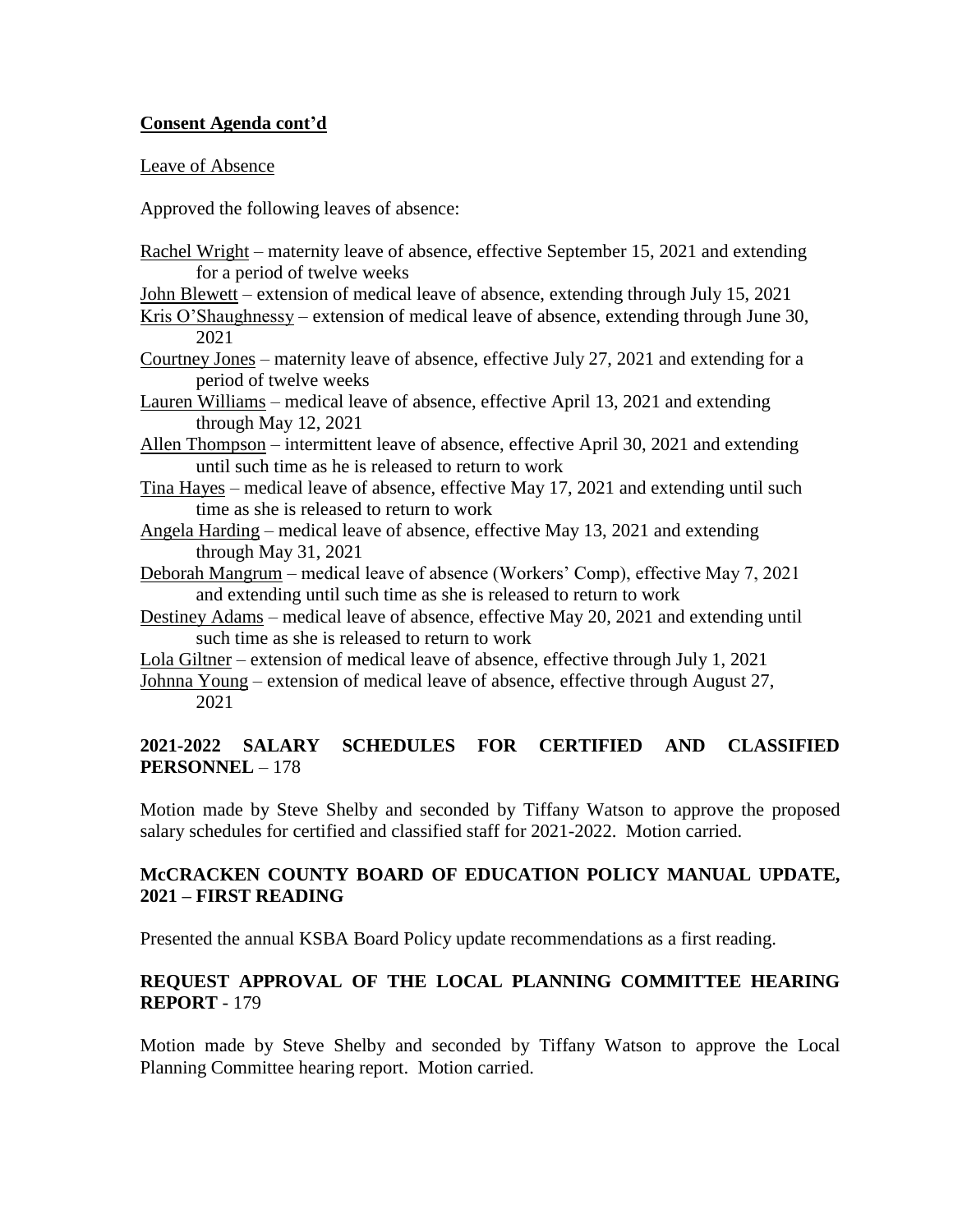# **REQUEST FOR AUTHORIZATION TO REVIEW BIDS AND APPROVE SUCCESSFUL BIDDER FOR HEATH ELEMENTARY SCHOOL SEWAGE TREATMENT PLANT DEMOLITION AND FORCEMAIN INSTALLATION** - 180

Motion made by Tiffany Watson and seconded by Steve Shelby to review and approve the successful bidder for the Heath Elementary School treatment plant demolition and forcemain installation. Motion carried.

# **REQUEST FOR AUTHORIZATION TO REVIEW BIDS AND APPROVE SUCCESSFUL BIDDER FOR CUSTODIAL SUPPLIES AND EQUIPMENT FOR LONE OAK MIIDDLE SCHOOL**

As no bids were received, Lone Oak Middle School will continue to purchase from the companies that were previously approved.

# **REQUEST FOR AUTHORIZATION TO REVIEW BIDS AND APPROVE SUCCESSFUL BIDDER FOR DOOR CORES AND KEYS FOR LONE OAK MIDDLE SCHOOL** - 181

Motion made by Tiffany Watson and seconded by Alice Shemwell to review and approve the successful bid for the door cores and keys for Lone Oak Middle School. Motion carried.

# **REQUEST APPROVAL OF THE HEATH ELEMENTARY SCHOOL CHILLER REPLACEMENT BG-1 DOCUMENTS** - 182

Motion made by Steve Shelby and seconded by Tiffany Watson to approve the Heath Elementary School chiller replacement BG-1 documents for submittal to the Division of Facilities Management. Motion carried.

# **REQUEST APPROVAL OF THE REIDLAND MIDDLE SCHOOL CHILLER REPLACEMENT BG-1 DOCUMENTS** - 183

Motion made by Alice Shemwell and seconded by Steve Shelby to approve the Reidland Middle School chiller replacement BG-1 documents for submittal to the Division of Facilities Management. Motion carried.

### **REQUEST APPROVAL OF THE HENDRON LONE OAK ELEMENTARY SCHOOL COOLING TOWER REPLACEMENT BG-1 DOCUMENTS** - 184

Motion made by Tiffany Watson and seconded by Alice Shemwell to approve the Hendron Lone Oak Elementary School cooling tower replacement BG-1 documents for submittal to the Division of Facilities Management. Motion carried.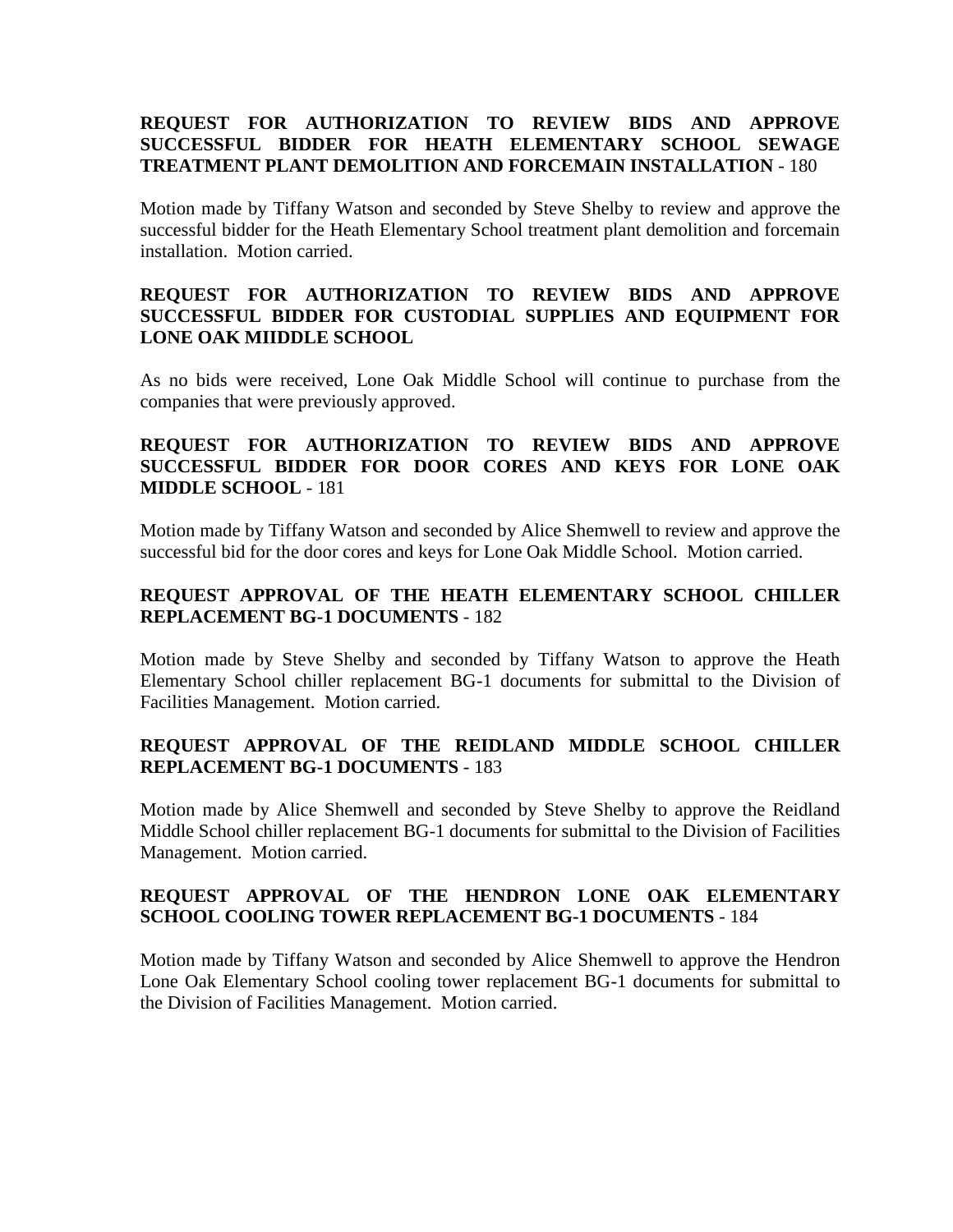## **REQUEST APPROVAL OF THE CONCORD ELEMENTARY SCHOOL SECURE ENTRANCE BG-2 DOCUMENTS** - 185

Motion made by Steve Shelby and seconded by Tiffany Watson to approve the Concord Elementary School secure entrance BG-2 documents for submittal to the Division of Facilities Management. Motion carried.

## **REQUEST APPROVAL OF THE CONCORD ELEMENTARY SCHOOL SECURE ENTRANCE BG-3 DOCUMENTS** - 186

Motion made by Tiffany Watson and seconded by Steve Shelby to approve the proposed Concord Elementary School secure entrance BG-3 documents for submittal to the Division of Facilities Management. Motion carried.

## **REQUEST APPROVAL TO EXECUTE CHANGE ORDER #1 FOR THE REIDLAND MIDDLE/REIDLAND INTERMEDIATE SCHOOL BAND/CHOIR ROOF PROJECT** - 187

Motion made by Steve Shelby and seconded by Tiffany Watson to approve executing Change Order #1 for the Reidland Middle/Reidland Intermediate School band/choir roof project. Motion carried.

### **ORDERS OF THE TREASURER** - 188

Motion made by Tiffany Watson and seconded by Alice Shemwell that the Orders of the Treasurer for payment of bills be approved and payment be authorized. Motion carried.

### **EXECUTIVE SESSION** - 189

Motion made by Steve Shelby and seconded by Tiffany Watson that the Board go into Executive Session to discuss the following business, for the following reasons and under the following exceptions to KRS 61.810:

1) To go into closed session pursuant to KRS 61.810 (1) (k), meetings specified by law to be conducted in private which is pursuant to KRS 156.557, Section 6, for preliminary discussions of the superintendent's evaluation.

Motion carried.

### **RETURN TO REGULAR SESSION** - 190

Motion made by Steve Shelby and seconded by Tiffany Watson that the Board return to regular session. Motion carried.

Chairman Melanie Burkeen announced that no action was taken in Executive Session.